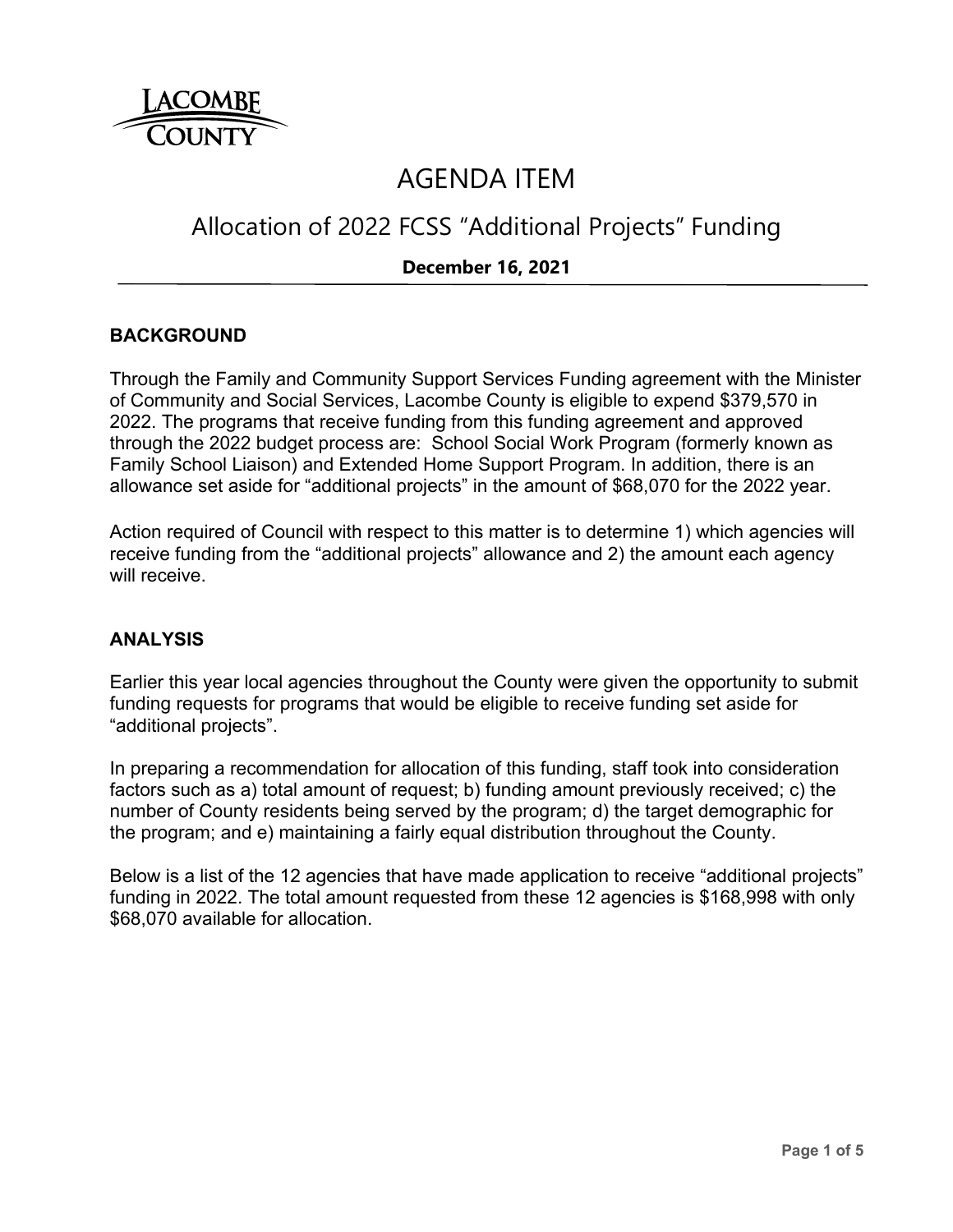|                                                                                                                                                                                                                                                                                                                                                                                                                                                                                                                                     |                                 | 2022           |                    |
|-------------------------------------------------------------------------------------------------------------------------------------------------------------------------------------------------------------------------------------------------------------------------------------------------------------------------------------------------------------------------------------------------------------------------------------------------------------------------------------------------------------------------------------|---------------------------------|----------------|--------------------|
|                                                                                                                                                                                                                                                                                                                                                                                                                                                                                                                                     | 2021 Funding<br><b>Received</b> | <b>Funding</b> | <b>Recommended</b> |
| <b>Agency</b><br>Alix Family and Community Support                                                                                                                                                                                                                                                                                                                                                                                                                                                                                  |                                 | <b>Request</b> | <b>Amount</b>      |
| Society                                                                                                                                                                                                                                                                                                                                                                                                                                                                                                                             | \$1,500                         | \$2,500        | \$1,500            |
| Alix Mirror Wellness Supports Society<br>Community Development-<br>٠<br>working with community to<br>identify and develop<br>programs/services/partnerships<br>to meet social needs<br>Information Referral-<br>٠<br>informing public about local,<br>regional and provincial<br>supports<br>Navigation - supporting public<br>٠<br>in connecting w3ith local,<br>regional, provincial and<br>national supports; focusing on<br>strengthening families,<br>supporting individual wellness,<br>enhancing seniors' quality of<br>life |                                 |                |                    |
| Training – training volunteers                                                                                                                                                                                                                                                                                                                                                                                                                                                                                                      | \$2,600                         |                |                    |
| and community mentors                                                                                                                                                                                                                                                                                                                                                                                                                                                                                                               | \$44,036 excess                 | \$70,000       | \$2,600            |
| <b>Bentley Community Services</b><br><b>Community Outreach</b><br><b>Kid Proof Programs</b><br>Santa's Celebration<br><b>Seniors Outreach</b><br><b>Edmonton Seniors Centre</b><br>Collaboration<br>Newsletter $-60\%$ of recipients                                                                                                                                                                                                                                                                                                |                                 |                |                    |
| are County residents                                                                                                                                                                                                                                                                                                                                                                                                                                                                                                                | \$11,112                        | \$10,248       | \$10,248           |
| <b>Big Brothers Big Sisters</b><br>Mentoring program<br>Kids & Kops<br>Go Girls                                                                                                                                                                                                                                                                                                                                                                                                                                                     | \$5,000<br>\$8,000 excess       | \$8,000        | \$5,000            |
| <b>Blackfalds Camp Curious</b>                                                                                                                                                                                                                                                                                                                                                                                                                                                                                                      |                                 |                |                    |
| Summer Camp ages 3 - 11<br><b>Blackfalds FCSS - Seniors Programs</b>                                                                                                                                                                                                                                                                                                                                                                                                                                                                | \$4,000                         | \$6,000        | \$3,600            |
| Community involvement,<br>٠<br>engagement opportunities to<br>combat identified social<br>isolation and build a network<br>for a community of seniors<br><b>Social Needs Assessment</b><br>(total cost \$50,000, requesting<br>25% from County based on                                                                                                                                                                                                                                                                             | \$4,000<br>\$2,000 excess       | \$4,650        |                    |
| population)                                                                                                                                                                                                                                                                                                                                                                                                                                                                                                                         |                                 | \$12,500       | \$3,000            |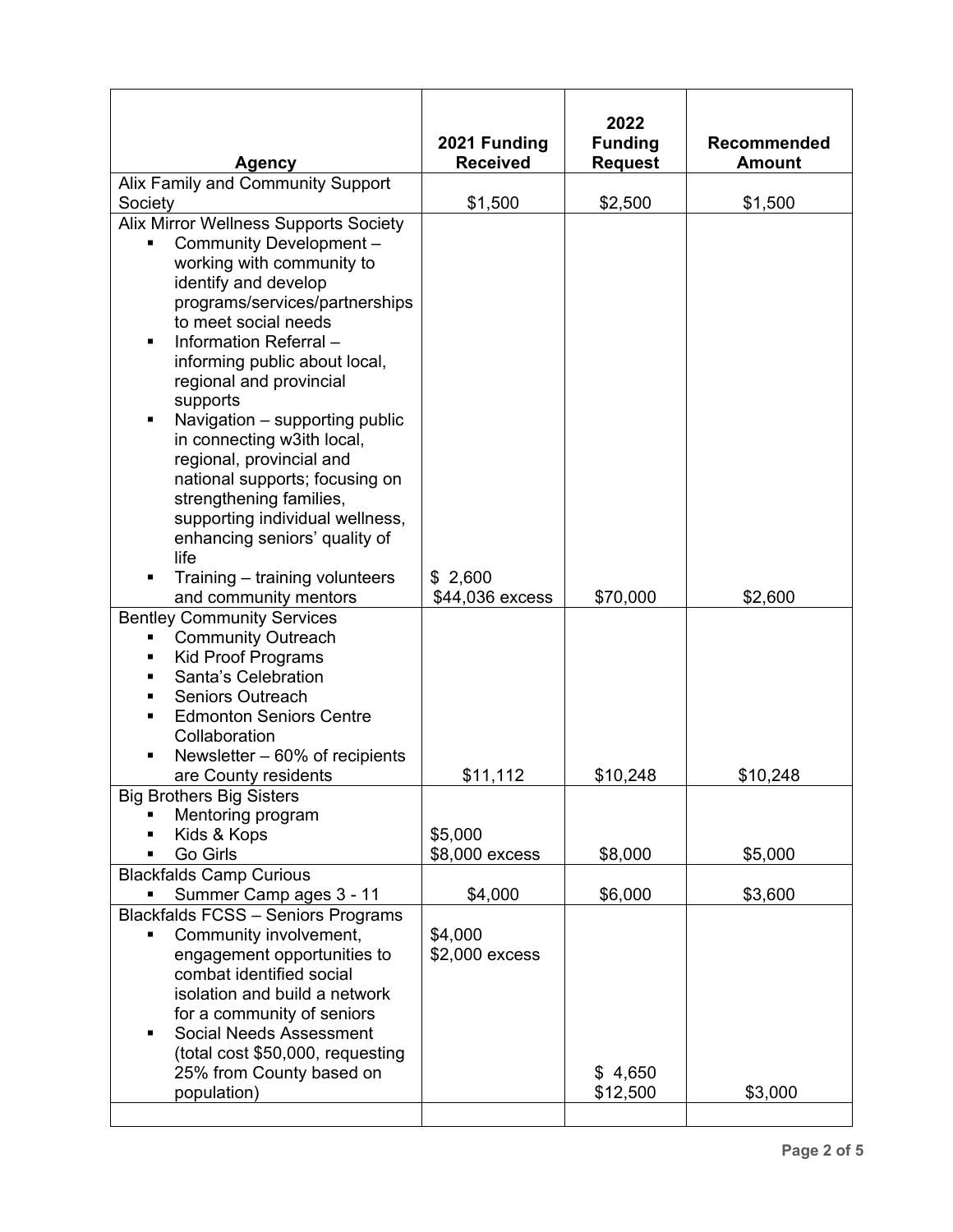| <b>Youth Unlimited Central Alberta</b><br>Drop-in Programming and Life<br>360 - intergenerational<br>program helps build sense of<br>community and belonging<br>Stepping Stones – program for<br>٠<br>pregnant and parenting young<br>moms to develop a balanced<br>life thru relationships and trust | \$6,000<br>\$7,240 excess | \$7,500  | \$6,000  |
|-------------------------------------------------------------------------------------------------------------------------------------------------------------------------------------------------------------------------------------------------------------------------------------------------------|---------------------------|----------|----------|
| <b>Eckville Community Youth Society</b>                                                                                                                                                                                                                                                               | \$2,500                   | \$2,500  | \$2,500  |
| <b>Eckville Recreation Board</b><br>Summer Day Camp - ages 4                                                                                                                                                                                                                                          |                           |          |          |
| to $12$                                                                                                                                                                                                                                                                                               | \$2,000                   | \$2,000  | \$2,000  |
| <b>Friends of Mirror Library Society</b><br><b>Library Supplies</b><br><b>Summer Reading Program</b><br><b>Volunteer Appreciation</b><br>٠<br><b>Library Patron Materials</b><br>٠<br><b>Community Program Support</b><br>٠<br><b>Abundant Communities Mirror</b><br>٠                                | \$5,100                   | \$5,100  | \$5,100  |
| <b>Lacombe and District FCSS</b>                                                                                                                                                                                                                                                                      |                           |          |          |
| Clive/Area Little Village<br>٠<br>Playgroup<br><b>Community Outreach</b><br>Youth Services Program                                                                                                                                                                                                    |                           |          |          |
| <b>Senior Services</b><br>٠                                                                                                                                                                                                                                                                           | \$24,055                  |          |          |
| <b>Volunteer and Special Projects</b>                                                                                                                                                                                                                                                                 | \$9,891 excess            | \$34,000 | \$24,128 |
| Lacombe and District FCSS on behalf                                                                                                                                                                                                                                                                   |                           |          |          |
| of Clive FCSS                                                                                                                                                                                                                                                                                         | \$3,725 excess            |          | \$2,394  |

The majority of the applications for funding relate to youth and children programs. However, the Mirror Library, Bentley Community Services, Blackfalds FCSS and Lacombe FCSS also submitted program funding requests that would reach seniors and other adult ages.

If Council were to approve the recommended amounts the distribution throughout the County would be as shown below.

| <b>Municipality</b><br>Area                         | <b>Recommended</b><br><b>Funding \$</b> |  |
|-----------------------------------------------------|-----------------------------------------|--|
| Lacombe FCSS                                        | 24,128                                  |  |
| Youth Unlimited Central Alberta<br>(city and rural) | 6,000                                   |  |
| Eckville                                            | 4,500                                   |  |
| Bentley                                             | 10,248                                  |  |
| <b>BBBS Rural (throughout County)</b>               | 5,000                                   |  |
| <b>Blackfalds</b>                                   | 6,600                                   |  |
| Mirror                                              | 5,100                                   |  |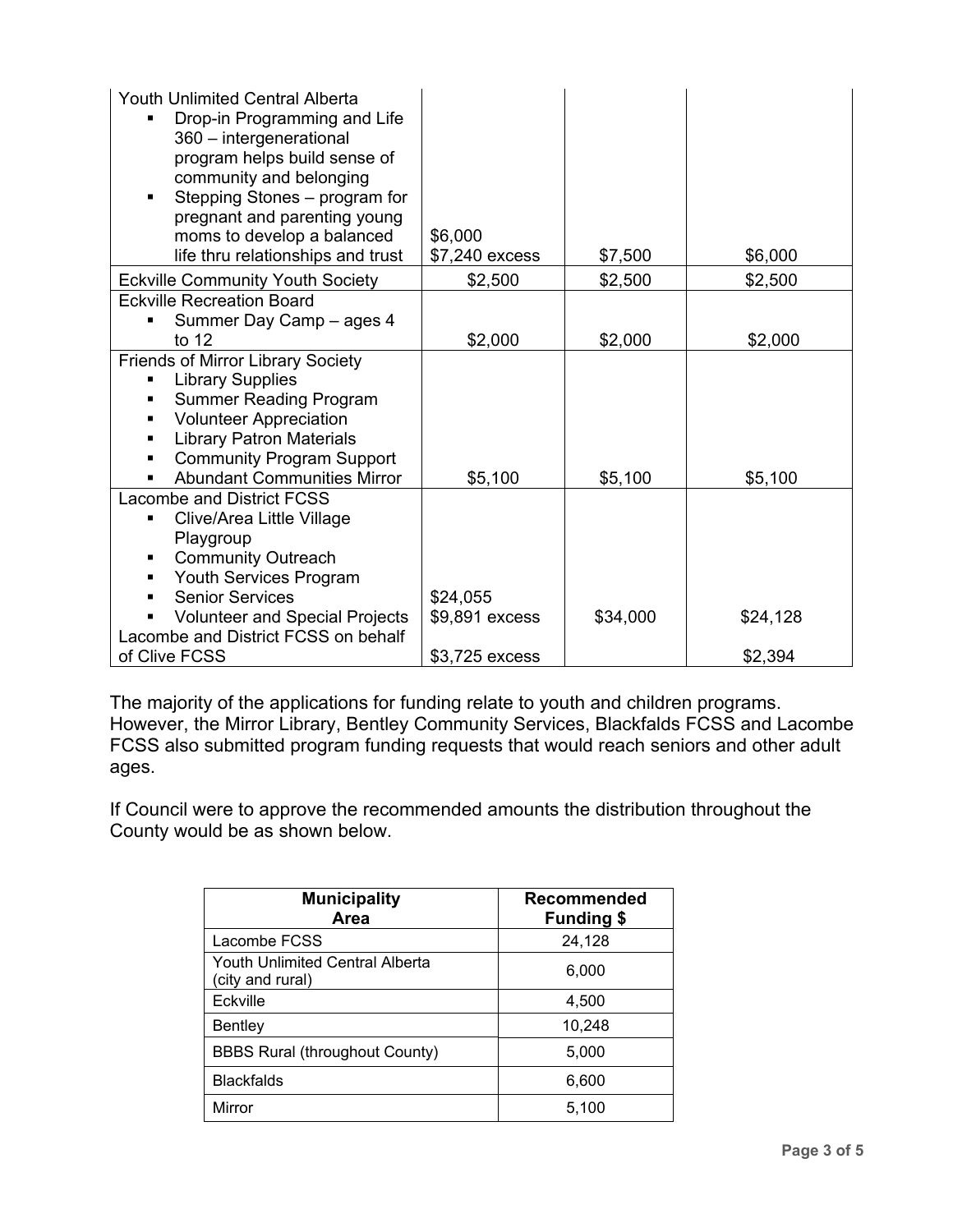| Clive/Mirror/Tees Playgroup                                                  | 2.394 |
|------------------------------------------------------------------------------|-------|
| Alix Mirror Wellness Supports Society<br>and Alix FCSS (Alix, Mirror, Clive) | 4.100 |

#### **BUDGET IMPLICATIONS**

Funding in the amount of \$68,070 is accounted for in the 2022 budget.

## **LEGISLATIVE RESPONSIBILITIES**

Section 3 of the Municipal Government Act (MGA) states the purposes of a municipality are:

- a) to provide good government
- b) to provide services, facilities or other things that, in the opinion of council, are necessary or desirable for all or part of the municipality, and
- c) to develop and maintain safe and viable communities

Section 5(b) of the MGA states that a municipality has the duties that are imposed on itself by the (the MGA) and other enactments and those that the municipality imposes on itself as a matter of policy.

The Family and Community Support Services Act and the Family and Community Support Services Regulation govern the administration of the FCSS program.

#### **RECOMMENDATION**

That Council approve funding for the following community programs in 2022 and ongoing annual funding, pending 1) the yearly review of each program to ensure that the program is operational and continues to be a valuable resource to the community and 2) there is sufficient funding available.

| <b>Alix FCSS</b>                                 | \$1,500  |
|--------------------------------------------------|----------|
| <b>Alix Mirror Wellness Supports Society</b>     | \$2,600  |
| <b>Bentley Community Services</b>                | \$10,248 |
| Big Brothers Big Sisters of Lacombe and District | \$5,000  |
| Town of Blackfalds Camp Curious                  | \$3,600  |
| <b>Blackfalds FCSS - Seniors Programs</b>        | \$3,000  |
| <b>Youth Unlimited Central Alberta</b>           | \$6,000  |
| <b>Eckville and Community Youth Society</b>      | \$2,500  |
| Eckville Recreation Board - Summer Camp          | \$2,000  |
| <b>Friends of Mirror Library Society</b>         | \$5,100  |
| <b>Lacombe and District FCSS</b>                 | \$24,128 |
| Lacombe FCSS (Clive, Mirror, Tees Playgroup)     | \$2,394  |
| Total                                            | \$68,070 |